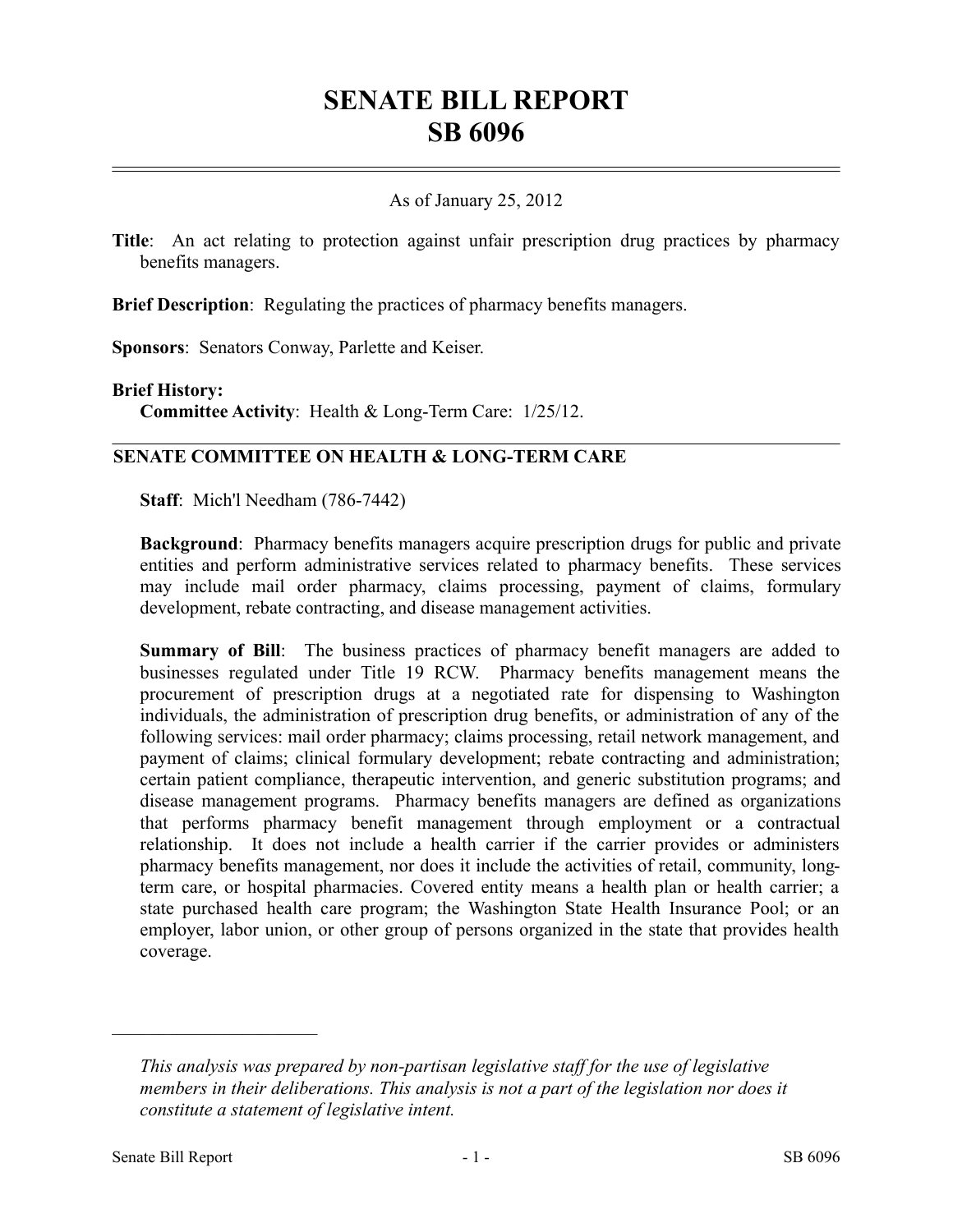Pharmacy benefit managers are required to act in good faith, abstain from deception, and practice honesty and equity in all pharmacy benefits management matters. They must comply with several requirements in their relationships with covered entities. These requirements include notifying the covered entity of any conflict of interest; providing financial and utilization information requested by the covered entity; disclosing to the covered entity any benefit or payment received in any form as a result of a prescription drug substitution; disclosing to the covered entity all financial terms and arrangements between the pharmacy benefits manager and any drug manufacturer or labeler; disclosing payment or benefits based on volume of sales for certain prescription drugs and classes or brands of drugs; and the covered entity must be allowed to audit the pharmacy benefits manager's books, accounts and records to confirm payments are being disclosed.

Pharmacy benefits managers are limited in the ability to substitute drugs in cases in which they derive payments or benefits related to the price or cost of a drug dispensed through a pharmacy benefits management contract. A pharmacy benefits manager may substitute a lower-priced generic or therapeutically equivalent drug for a higher-priced drug. If the substitute drug costs more than the prescribed drug the substitution may only be made for medical reasons that benefit the covered individual. The pharmacy benefits manager must obtain the approval of the prescribing professional and must disclose to the individual and the covered entity the cost of both drugs and any benefit or payment that the pharmacy benefits manager may receive. Those requirements do not apply to the substitution of a higher-priced drug for a lower-priced drug if the individual is enrolled in a state-purchased health care program and the drug is on the Washington state preferred drug list.

Any waiver by a covered entity of the practice standards is unenforceable and void. A violation of the practice standards is an unfair or deceptive act in trade or commerce and an unfair method of competition under the Consumer Protection Act.

**Appropriation**: None.

**Fiscal Note**: Requested on January 23, 2012.

## **Committee/Commission/Task Force Created**: No.

**Effective Date**: Ninety days after adjournment of session in which bill is passed.

**Staff Summary of Public Testimony**: PRO: These pharmacy benefit managers (PBMs) are large national companies, and we need some state oversight of the business practices. This is an important dialogue on what role the state should take in regulating this business. This bill would create some transparency for the pricing of drugs and the contracts the PBMs have with manufacturers that result in agreements which harm patients and increase the cost of health care. The big three PBMs – Express Scripts, Medco, and Caremark – control over 80 percent of the business, and we are forced to do business with them. Their contracts force the use of some more expensive brand name drugs and force the use of mail-order services out of state. The National Pharmacy Association has been trying to tackle this issue for 15 years to get some regulation – only a few areas are regulated now. These PBMs routinely force the use of higher-cost brand name drugs, and we believe there needs to be exposure and transparency to display why and what agreements have been made. The contract terms are